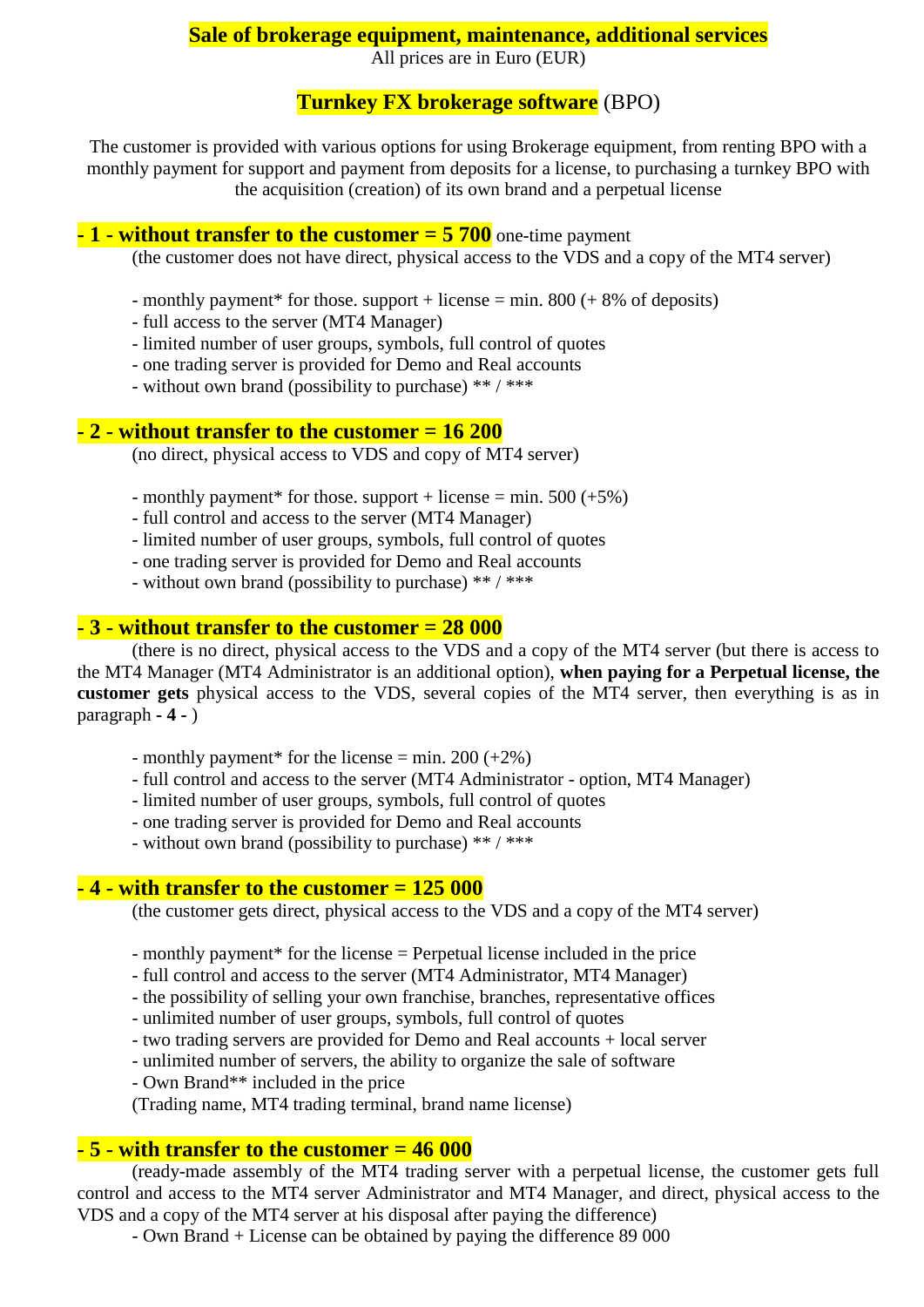\*\* Own brand = 28 000 (includes a fully registered MT4 server license in the name of the company (Brand name), own MT4 trading terminal for clients. MT4 multi terminal, MT4 mobile terminal for Android and iOS are purchased separately for 12 000 each only in addition .The trade name for entering the international market, concluding contracts with large leading banks, liquidity providers plays a big role. All possible development options will be available, as well as working with clients and partners for an official, legal company.)

\* Monthly payment includes payment for MT4 Server license

When purchasing, ordering the Own Brand, the client needs to pay only for the Perpetual License. The license price is formed according to the purchased server and is calculated individually for each contract.

**Example [1]:** The client gets access to the server (item 3) for 28 000, in this case the price of a perpetual license + server for him will be only  $79\,000$  + creation of his own brand 28 000, **Total:** 135 000

**Example [2]:** The client rents a server for 1 point for 5 700, + wants to have his own brand (28 000), in this case, the price of a perpetual license and a server for him will be only 111 300, **Total:** = 145 000

**Example [3]:** The client paid for those, support at the beginning of the month 800, in a month clients came to him and in total opened 20 accounts for a total of 6000. More than in the past month, the client does not pay anything, since he has already paid at least 800, and 8% of 6 000 turns out to be 480, therefore he doesn't have to pay anything else

**Example [4]:** The client paid 800, 10 accounts were opened per month, the total amount was 13 000. The client needs to pay 13 000 - (13 000  $* 8\%$ ) - 800 = 240 at the end of the month and at the end of the month  $-800 = 240$  month you need to make a payment 240

**\*\*\* Perpetual license is calculated until 2038** with a subsequent extension up to the maximum registration period.

#### **WEB terminal:**

- from 35 000 without source open source
- from 80 000 open source

The content of this commercial offer is for promotional purposes only, all prices are for reference only the final content of goods and services, prices may differ from reality. Request up-todate information to contacts from our managers, check the availability and the possibility of making a deal

#### **Connection algorithm (Stages of work)**

- launching the server to obtain information about the server operation (check) = 15% (the customer gets acquainted with the information received within 24-72 hours, makes the next payment and proceeds to the next stage of work, if there is no payment, the server is blocked)

- after studying and checking the server, the next payment in the amount of 45% (the customer can study up to 10 working days, test, check, configure the server)

- payment of the remaining part of the contract 40% (after payment, the server is transferred to the customer, installation on the customer's side, server launch, local server installation)

- payment is made in the payment system proposed by the contractor (possible payment systems and exchange offices can be clarified during the order process)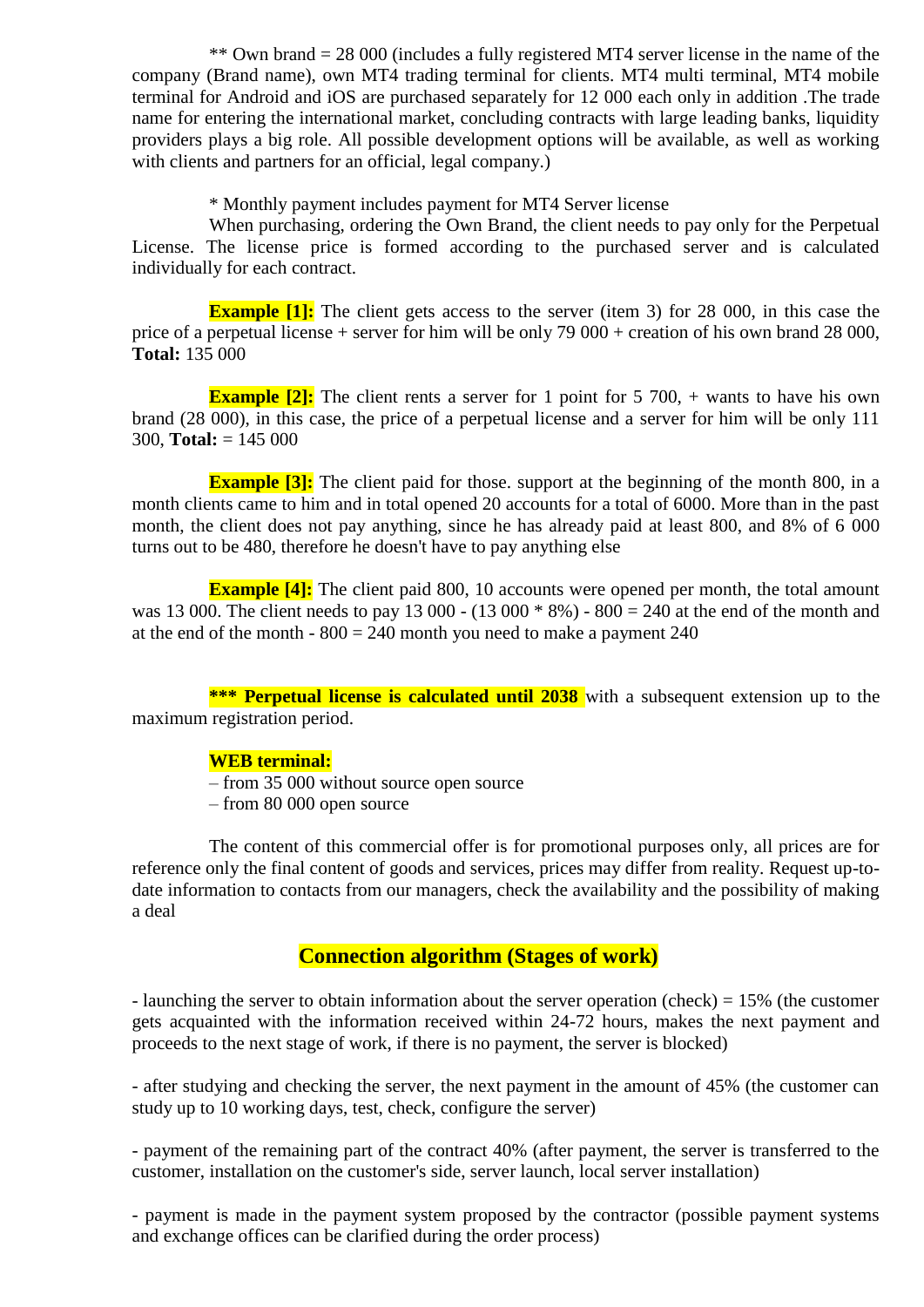# **Services for the administration of the Web portal, MT4 server, SEO and PR promotion**

|     | year   | 3 years |
|-----|--------|---------|
| Web | 15 000 | 30 000  |
| MT4 | 12 000 | 20 000  |
| SEO | 18 000 | 40.000  |

It is advisable to order both MT4 and Web services for completeness of the quality of service from one contractor with the same period of service and support in order to avoid conflicts, delays in order execution, untimely elimination and identification of errors

# **When ordering "for 1 year" SEO + WEB + MT4 discount for 9 plugins 50%**

# **When ordering "for 3 years" SEO - a collection of 9 plugins \*\*\* Free!**

A reputable company providing services in the financial markets spends an average of from \$ 30000 - \$ 100000 or more to promote their services not only on the Internet, but also in the media. We offer our minimum offer in terms of our price (costs) with the maximum effect.

SEO and PR support is an integral part of the promotion of any company, including any A brokerage company at any stage of development needs advertising. It is clear that the competition high on the market for these services, but "guerrilla" methods, gray methods, white methods promotion and promotion of any Web-portal give results. Social traffic networks new influx of customers. Video reports from real customers and YouTube video channel promotion also uses only the target audience and plays a positive role in this type of advertising. Effective working methods allow you to at least understand the TIC (ICS) in the first three months site up to 80 - 130 points,  $PR = 3 - 6$ , and increase the Alexa Rank to 450000 – 160 000 Social groups are being created. networks for the company Fb, VK, promotion on Twitter, Telegram and YouTube channel with promotion, registration of active clients, "live" views.

**When ordering SEO "for 3 years"** + as a gift a database of various FX companies, investment funds with customer contacts (traders, investors) in total more than 1 800 000 + so a 20% discount is provided for any additional service.

#### **Server plugins \*\*\***

The MT4 trading server is supplied as is, as standard it has two **loganalyser plugins** and **toptraders** . A lot of people are engaged in the development and sale of ready-made plugins for the MT4 server companies and the price ranges from \$ 3 000 to \$ 5 000 and sometimes 7 000 - \$ 10 000 for just one development such as copying transactions (analogue of the Forex Copy system). Ready-made plugins can be bought cheaper if you rent a server or buy everything (mostly all software is rented).

Of course, a separate PAMM / RAMM system and the like, as well as a full-fledged Forex copy the service costs significant funds, sometimes even more expensive than the MT4 server itself! (developed by Alpari PAMM systems exceed  $$300,000 +$  and more ...)

We offer a collection of 9 plugins for MT4 server at the price of 2000 for one, **Total 18 000 if you order all plugins at once,** or 3 000 separately for each one when buying a piece.

*When ordering for a year: SEO + WEB + MT4 for all plugins (9 pcs.) 50% discount Total price: 9 000*

The sale of the MT4/MT5 trading server, server plugins, the provision of any other actions and consultations, as well as additional services, setting the final price under the contract is only within the competence of the [Hi-Tech-Fx.com](http://hi-tech-fx.com/) Administration

The client may be denied consultation and purchase without explanation